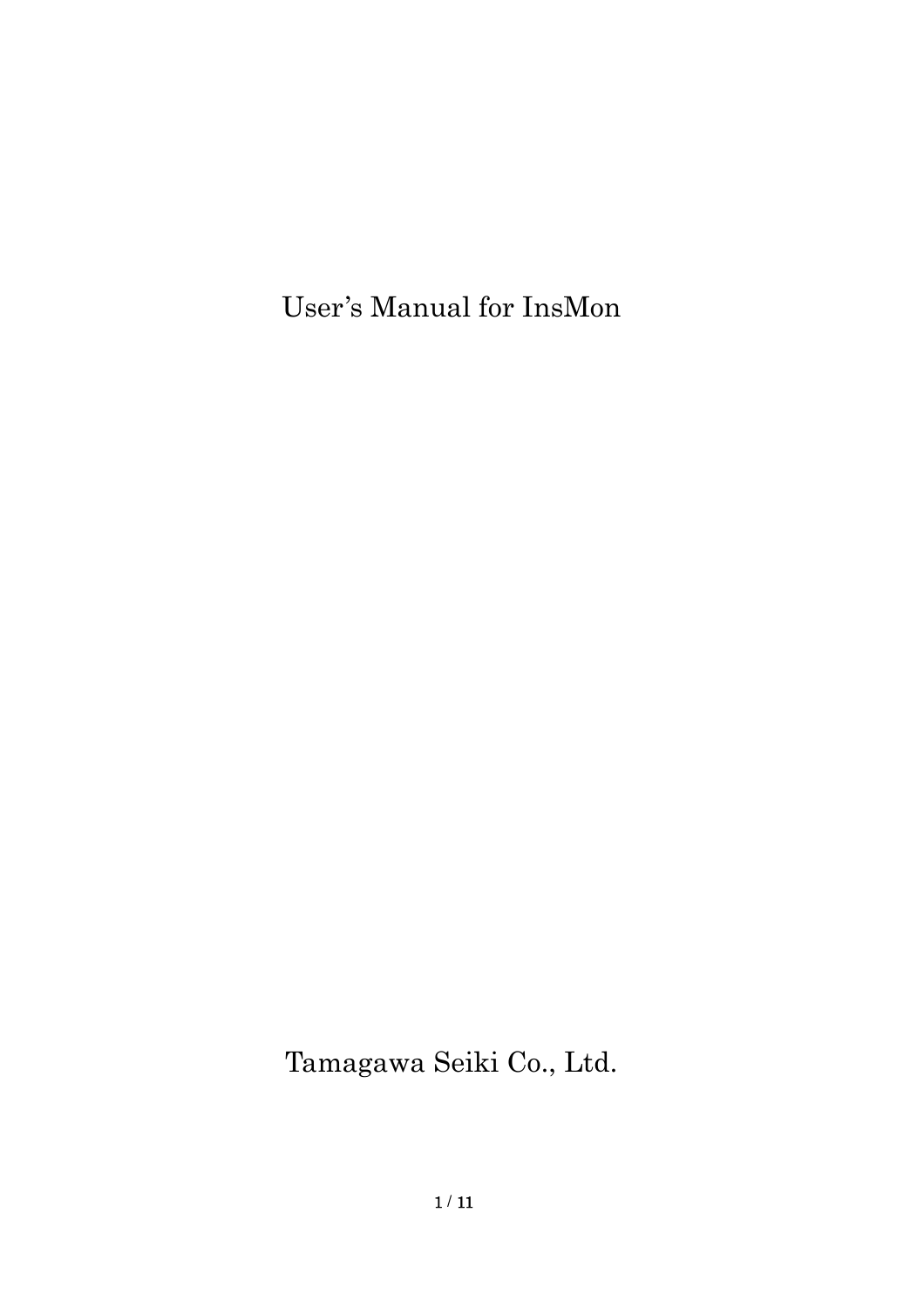# Table of Content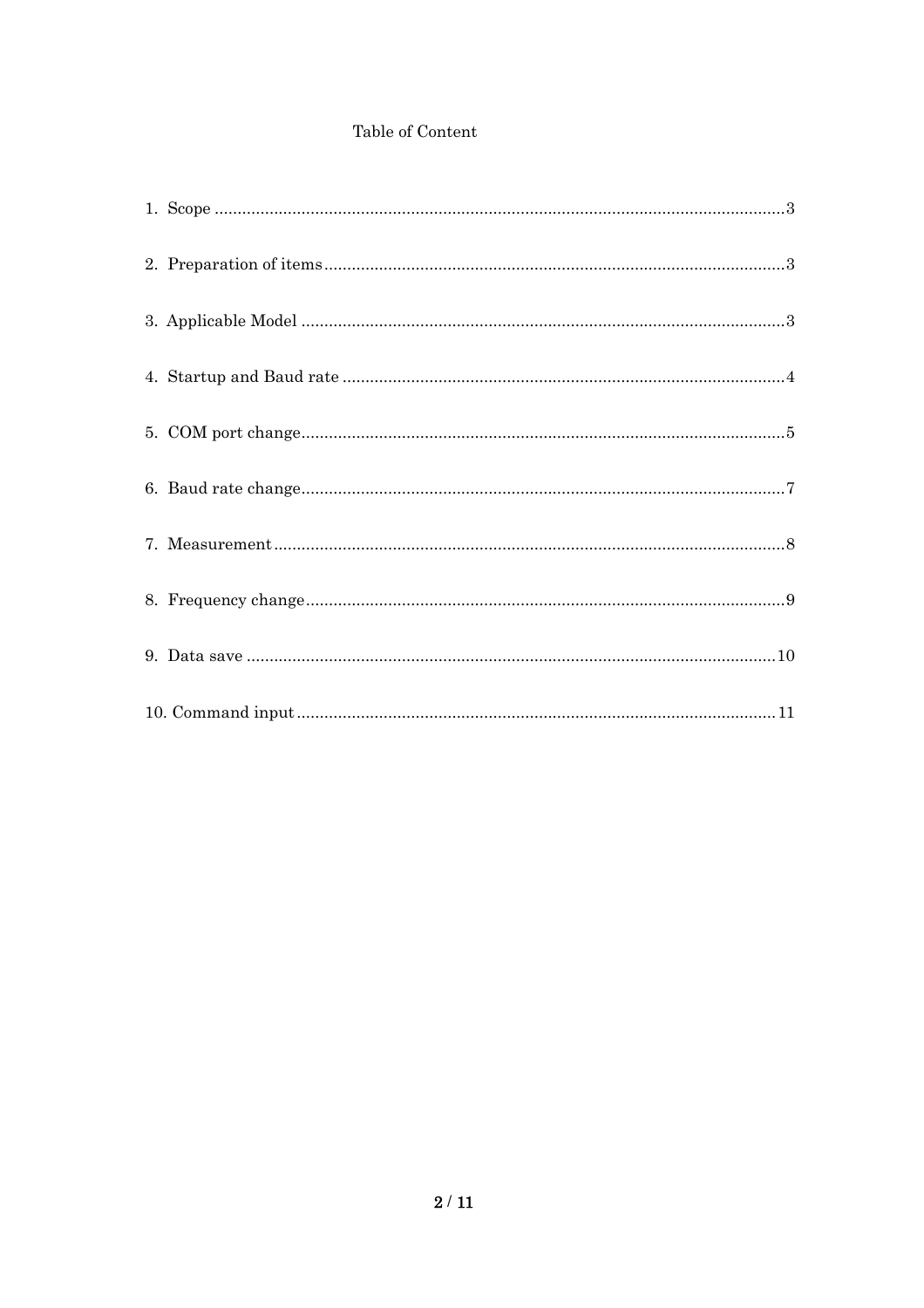## 1. Scope

InsMon is communication software for three-axis inertial measurement unit.

## 2. Preparation of items

Before use, please check 5 items below in advance.

- 1) PC (OS Windows 10 or previous version)
- 2) RS232 cable (specified by each model or equivalent)
- 3) Power supply cable (specified by each model or equivalent)
- 4) USB-RS232 conversion cable (unnecessary for PC loaded with COM port)
- 5) Communication Software InsMon

## 3. Applicable Model

- 1) AU7428 Series including cased TAG244
- 2) AU7554 Series including cased TAG250
- 3) AU7498 Series
- 4) AU7595 Series including cased TAG247 and TAG264
- 5) AU7615 Series including cased TAG265
- 6) AU7684 Series including cased TAG300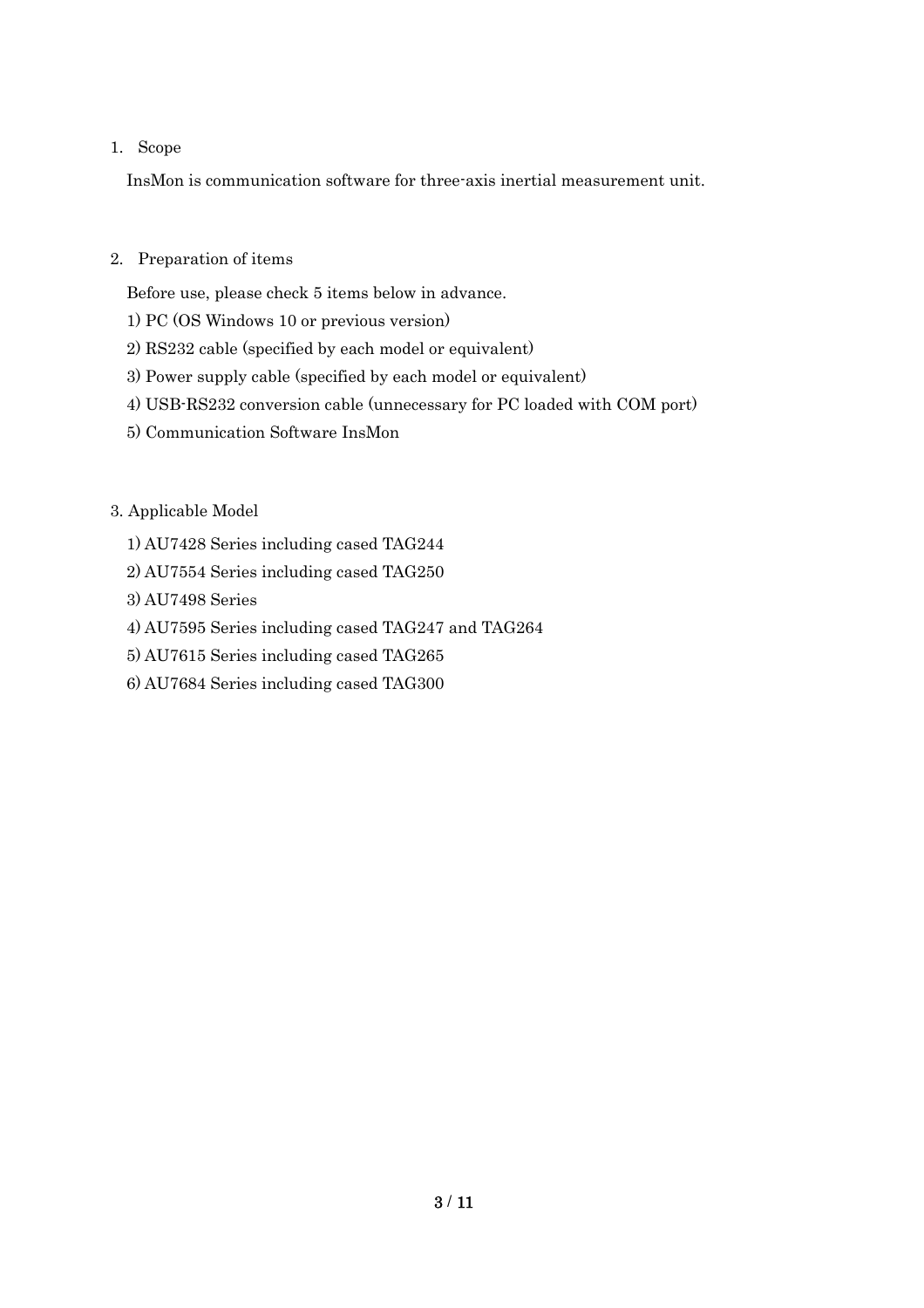### 4. Startup and Baud rate

- 1) Please execute "Insmon.exe." The screen in figure 1 is displayed.
- 2) Press the VER button in the red frame to check the communication. The send-command is displayed in green on the terminal screen.
- 3) If succeeded, software version is displayed in blue on the screen. If no response, communication is not established.
- 4) If communication is not established, please refer to the chapter 5 COM port change in this manual.

| TInsmon COM5 |                                                                                                                                                                                                                                                                                                                                            | $\mathbf{x}$<br><u>salah</u>   |
|--------------|--------------------------------------------------------------------------------------------------------------------------------------------------------------------------------------------------------------------------------------------------------------------------------------------------------------------------------------------|--------------------------------|
|              | File(F) View(V) Communicate Window(W) Help(H)                                                                                                                                                                                                                                                                                              |                                |
| Terminal     | Monitor3<br>Status                                                                                                                                                                                                                                                                                                                         | Log 19070200.LOG   Save<br>00M |
|              | OFC<br>$>$ $*$ + $\frac{1}{2}$ + $*$ $\frac{1}{2}$ + $\frac{1}{2}$ + $\frac{1}{2}$ + $\frac{1}{2}$ + $\frac{1}{2}$ + $\frac{1}{2}$ + $\frac{1}{2}$ + $\frac{1}{2}$ + $\frac{1}{2}$ + $\frac{1}{2}$ + $\frac{1}{2}$ + $\frac{1}{2}$ + $\frac{1}{2}$ + $\frac{1}{2}$ + $\frac{1}{2}$ + $\frac{1}{2}$ + $\frac{1$<br>方位角RST ><br>SAV<br>$\,>$ | 更新周期 ><br>VER                  |
|              | ARST<br>$\,$                                                                                                                                                                                                                                                                                                                               |                                |
| $F$ Terminal | Send<br>V FastDisp<br>$\mathbf{r}$                                                                                                                                                                                                                                                                                                         |                                |
| ready        |                                                                                                                                                                                                                                                                                                                                            | SCRL /                         |

Figure 1. Startup screen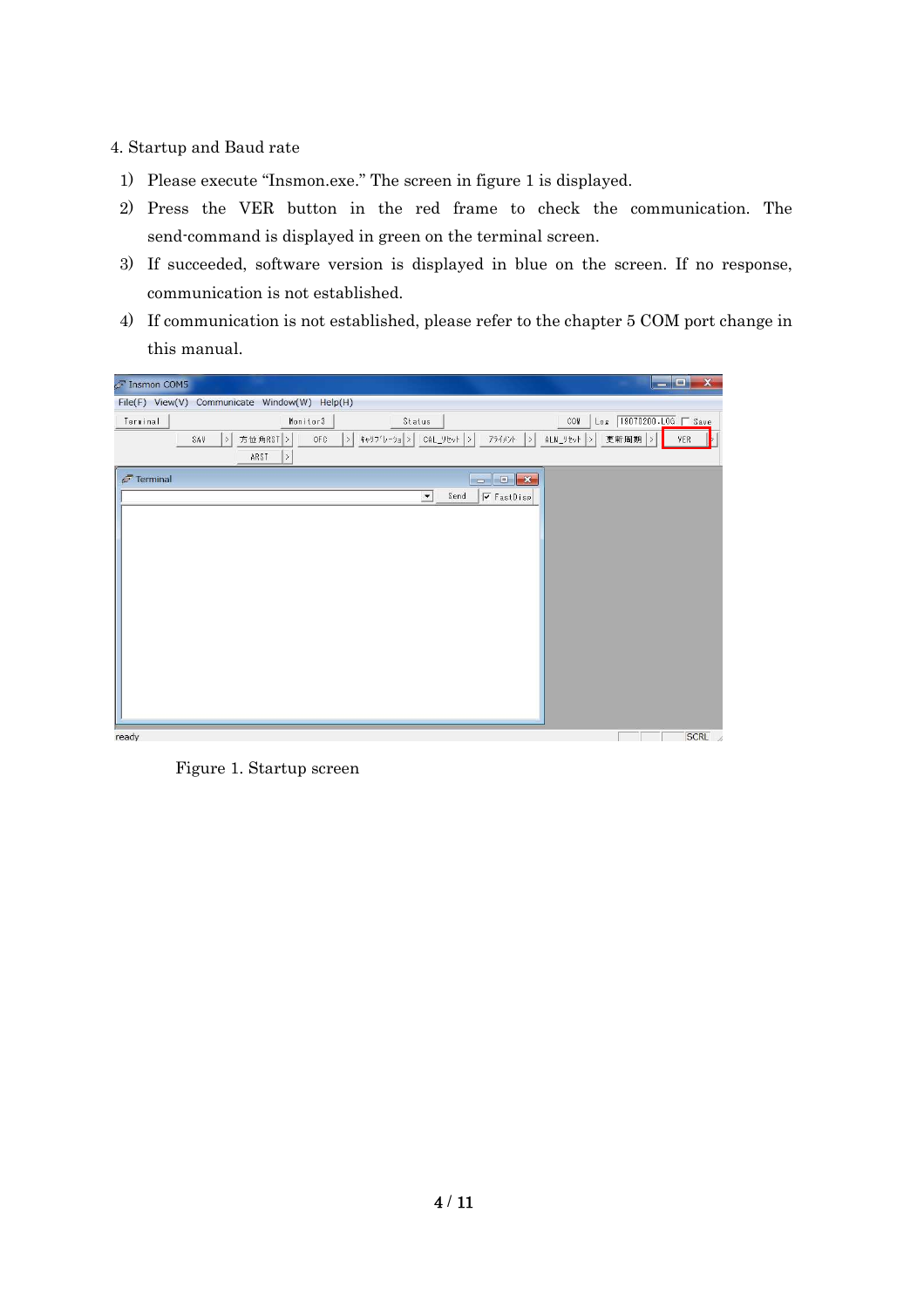- 5. COM port change
	- 1) Confirm the COM port which you are currently connected.
	- 2) Open the OS device manager and check the port COM and LPT. If you are using a USB cable, the display "USB Serial Port" is added, and the COM number is displayed. In the example in Figure 2, the COM number is "COM 3 ".
	- 3) In case of COM 100 (3 digits) or more, the connection is not established. In that case, please change the COM port to be lower than COM99.

|                                  | Device Manager                                                                                                                                                            |  |
|----------------------------------|---------------------------------------------------------------------------------------------------------------------------------------------------------------------------|--|
| File<br>Action View              | Help                                                                                                                                                                      |  |
|                                  | $\Leftrightarrow$ $\blacksquare$ 2 $\blacksquare$                                                                                                                         |  |
| <b>Monitors</b>                  | $\triangleright$ Mice and other pointing devices<br>Network adapters<br>⊿ <sup>Top</sup> Ports (COM & LPT)<br><b>Communications Port (COM1)</b><br>USB Serial Port (COM3) |  |
| Processors<br><b>EZI Sensors</b> | Print queues<br>SD host adapters<br>Security devices                                                                                                                      |  |

Figure 2. Device Manager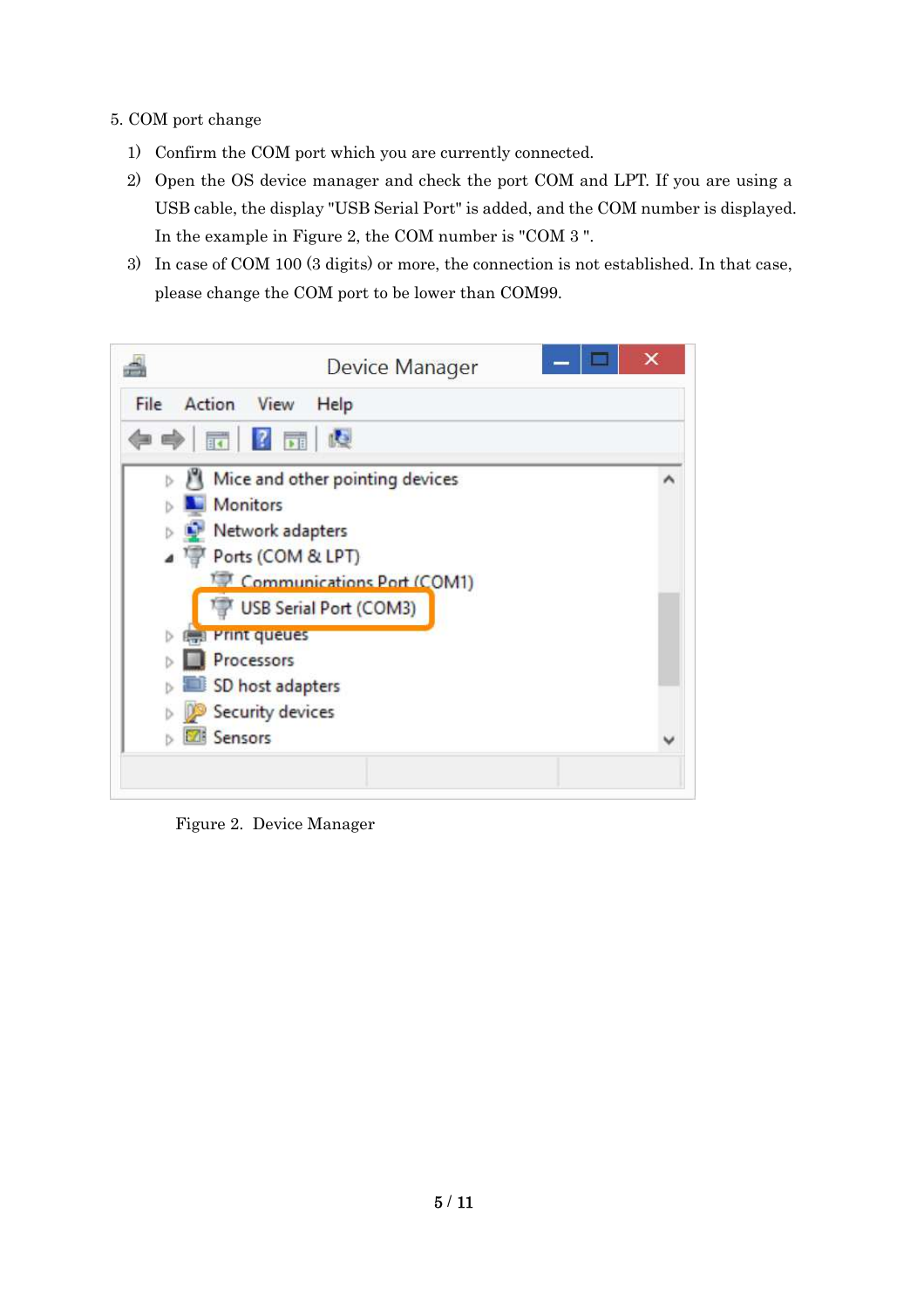4) Reopen the InsMon and click the "Disconnect" button in communicate tab.

| Tinsmon COM5      |                                  |                                                                 | $\begin{array}{c c c c c} \hline \multicolumn{3}{c }{\mathbf{E}} & \multicolumn{3}{c }{\mathbf{X}} \end{array}$ |
|-------------------|----------------------------------|-----------------------------------------------------------------|-----------------------------------------------------------------------------------------------------------------|
| $File(F)$ View(V) | Communicate<br>Window(W) Help(H) |                                                                 |                                                                                                                 |
| Terminal          | Connect                          | Status                                                          | Log 19070200.LOG   Save<br>COM                                                                                  |
|                   | Disconnect                       | *レーショ ><br>CAL_リセット ><br>アライメント<br>$\vert$ >                    | $ALN_YE_2$ ><br>更新周期 ><br>VER<br>$\vert \rangle$                                                                |
|                   | Communication setting            |                                                                 |                                                                                                                 |
|                   | Send Command Line                |                                                                 |                                                                                                                 |
| Ferminal          | Communication setting request    | $\Box$                                                          |                                                                                                                 |
|                   | Save the communication log       | $\overline{\mathbf{v}}$ FastDisp<br>Send<br>$\vert \cdot \vert$ |                                                                                                                 |
|                   |                                  |                                                                 |                                                                                                                 |
|                   |                                  |                                                                 |                                                                                                                 |
|                   |                                  |                                                                 |                                                                                                                 |
|                   |                                  |                                                                 |                                                                                                                 |
|                   |                                  |                                                                 |                                                                                                                 |
|                   |                                  |                                                                 |                                                                                                                 |
|                   |                                  |                                                                 |                                                                                                                 |
|                   |                                  |                                                                 |                                                                                                                 |
|                   |                                  |                                                                 |                                                                                                                 |
|                   |                                  |                                                                 |                                                                                                                 |
|                   |                                  |                                                                 |                                                                                                                 |
|                   |                                  |                                                                 |                                                                                                                 |
|                   |                                  |                                                                 |                                                                                                                 |
|                   |                                  |                                                                 | SCRL                                                                                                            |

5) After disconnection, click the "Communication setting" button in Communicate tab. Input the COM port which you are currently using.

| Port       |        | 0K     |
|------------|--------|--------|
| BaudRate   | 115200 | Cancel |
| Data bit   | 8      |        |
| Parity bit | NO.    |        |
| Stop bit   |        |        |

- 6) Click the "Connect" button in Communicate tab to restart operation.
- 7) Please execute the chapter 4. Startup and Baud rate and see if there is a response of VER command.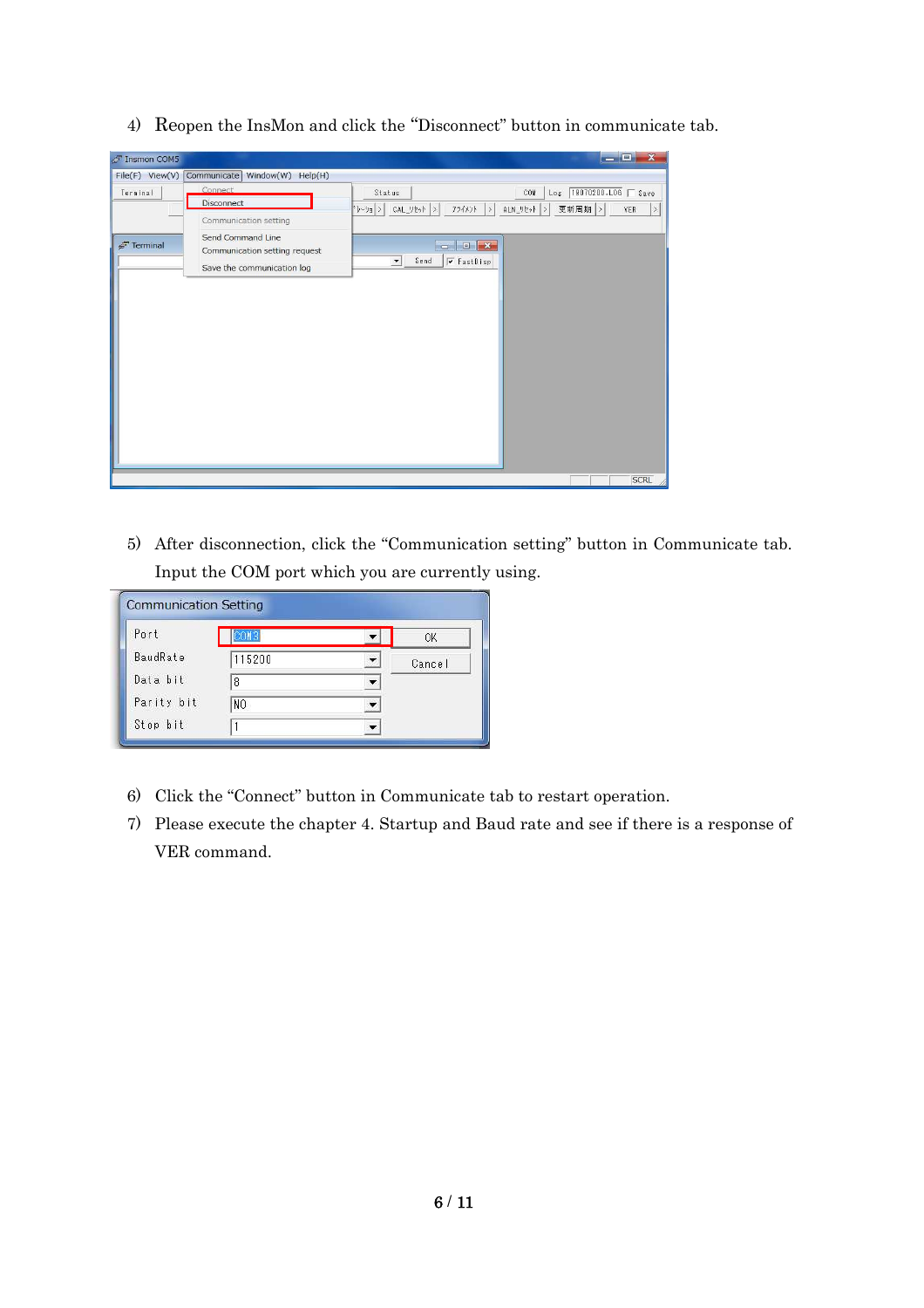### 6. Baud rate change

The initial setting of baud rate is 115.2kbps. In normal use, no need to change baud rate. In case the initial baud rate is not suitable to the environmental condition, please change the baud rate accordingly.

- 1) Please execute "Insmon.exe." and open InsMon. Note that data reception needs to be suspended during this period.
- 2) With the IMU powered on and connected, press the "COM" button. The following screen will be displayed.

| File(F) View(V) Communicate Window(W) Help(H)                                                                                                                                                                                                                                                                                                                                                                                                                                                        |  |
|------------------------------------------------------------------------------------------------------------------------------------------------------------------------------------------------------------------------------------------------------------------------------------------------------------------------------------------------------------------------------------------------------------------------------------------------------------------------------------------------------|--|
|                                                                                                                                                                                                                                                                                                                                                                                                                                                                                                      |  |
| $\log$ 19070200.LOG $\Box$ Save<br>Monitor3<br>COM<br>Terminal<br>Status                                                                                                                                                                                                                                                                                                                                                                                                                             |  |
| OF C<br>> キャリフ レーショ ><br>CAL_リセット > アライメント<br>$\left  \right\rangle$<br>ALN_Vest<br>SAV<br>方位角RST ><br>$\rightarrow$<br>communication setting request<br>ARST<br>$\,$                                                                                                                                                                                                                                                                                                                                |  |
| Terminal<br>$\begin{array}{c c c c c c} \hline \multicolumn{3}{c }{-1} & \multicolumn{3}{c }{-1} & \multicolumn{3}{c }{-1} & \multicolumn{3}{c }{-1} & \multicolumn{3}{c }{-1} & \multicolumn{3}{c }{-1} & \multicolumn{3}{c }{-1} & \multicolumn{3}{c }{-1} & \multicolumn{3}{c }{-1} & \multicolumn{3}{c }{-1} & \multicolumn{3}{c }{-1} & \multicolumn{3}{c }{-1} & \multicolumn{3}{c }{-1} & \multicolumn{3}{c }{-1} & \multicolumn$<br>Send<br>$\sqrt{\bullet}$ FastDisp<br>$\vert \cdot \vert$ |  |
| \$TSC, VER*29<br>\$TSC, VER, TAG250Nxx00 Ver. 1.10.1*60                                                                                                                                                                                                                                                                                                                                                                                                                                              |  |
| Communication setting request                                                                                                                                                                                                                                                                                                                                                                                                                                                                        |  |

| <b>BaudRate</b> | 115200         | 0K     |
|-----------------|----------------|--------|
| Data bit        | 8              | Cancel |
| Parity bit      | N <sub>O</sub> |        |
| Stop bit        |                | AUTO   |

- 3) Change the setting of BaudRate and Data bit to be desired and press OK.
- 4) Power on and restart IMU.
- 5) Press "AUTO" in COM Command Tab to complete the connection.
- Note: The initial setting of baud rate is 115.2kbps. The frequency is 100 Hz max for GPS type, 200 Hz max for other models. If the baud rate is lowered, communication is not performed in maximum frequency. In that case, lower the frequency to suitable level.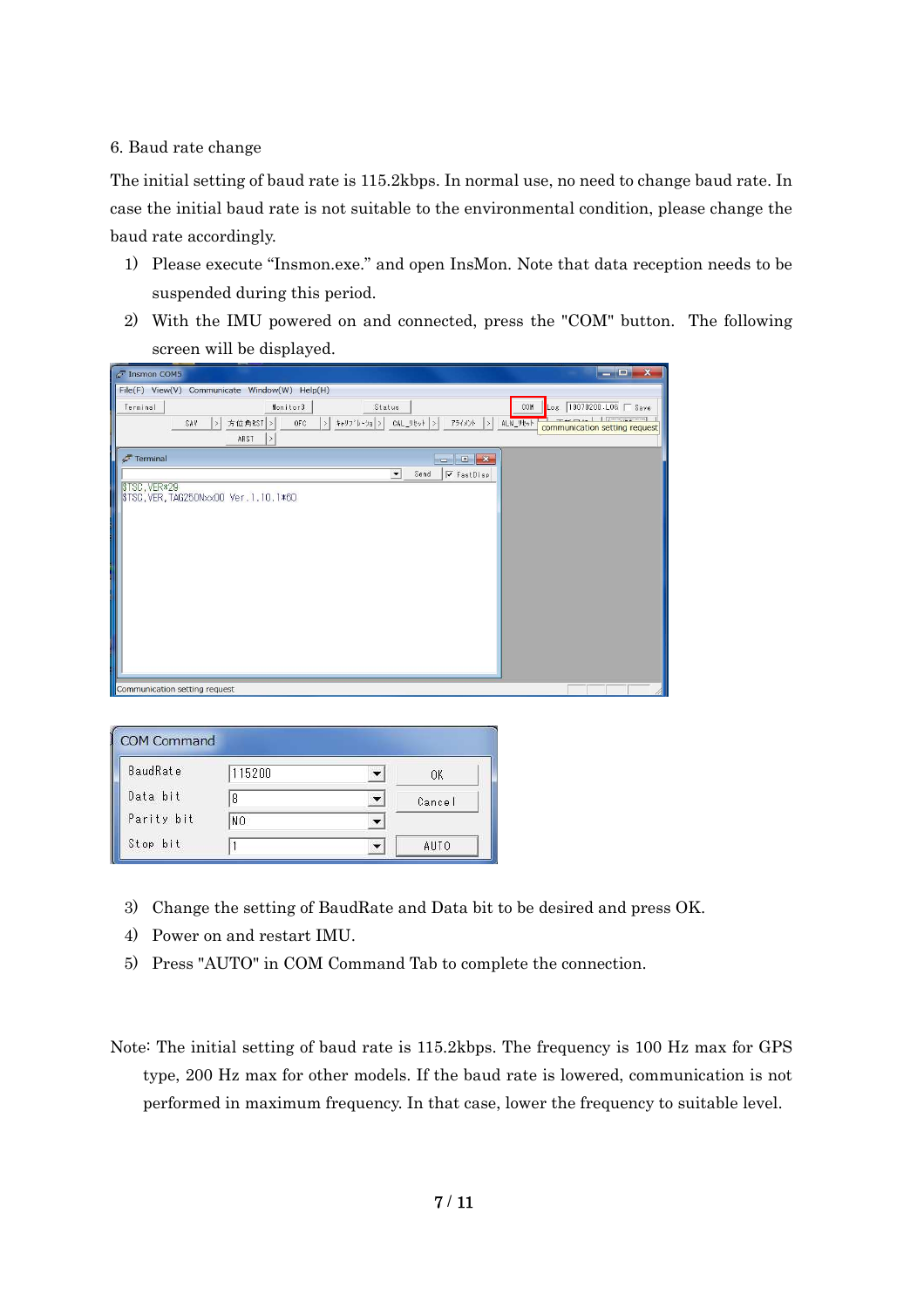#### 7. Measurement

- 1) Please execute "Insmon.exe." and startup InsMon.
- 2) Push "monitor 3" and following screen is displayed. (Screen is different depending on model)

| Thsmon COM5                                                                                                                                                                                                                                                                                          | $\blacksquare$ $\blacksquare$ $\blacksquare$ $\blacksquare$ |
|------------------------------------------------------------------------------------------------------------------------------------------------------------------------------------------------------------------------------------------------------------------------------------------------------|-------------------------------------------------------------|
| File(F) View(V) Communicate Window(W) Help(H)                                                                                                                                                                                                                                                        |                                                             |
| $\left( 2\right)$<br>Monitor3<br>Terminal<br>Status                                                                                                                                                                                                                                                  | Log 19070200.LOG   Save<br>COM                              |
| $\frac{1}{2}$ monitor 3 <sup>p*</sup> $v-y_1$ > CAL_Vtat  ><br>アライメント  > <br>方位角RST ><br>SAV<br><b>OFC</b><br>$\rightarrow$<br>ARST<br>$\,$                                                                                                                                                          | 更新周期<br>ALN リセット ><br>VER<br>$\rightarrow$                  |
| $\mathcal{F}$ Terminal<br>回   83<br>$\qquad \qquad \Box$<br>$rr - \infty$<br>0.11                                                                                                                                                                                                                    |                                                             |
| Monitor3                                                                                                                                                                                                                                                                                             | $\Box$ $\Box$ $\Box$                                        |
| $\begin{array}{ c c c c }\n\hline\n\text{Req} & \text{A} & \text{p} & \text{p}\n\end{array}$<br><b>/19070200.BIN</b> ■ Save<br>LogFileName                                                                                                                                                           |                                                             |
| 演算  <br>ステータス<br>エラーなし<br>なし<br><b>NAV</b><br>通常                                                                                                                                                                                                                                                     |                                                             |
| GPS時刻<br>カウンタ<br>[ms]<br>GPS緯度<br>ステータス<br>$\bullet$<br>$[\degree$ /s]<br><b>X軸角速度</b><br>GPS経度<br>Y軸角速度<br>/s]<br>GPS高度<br>$\lfloor m \rfloor$<br>$\cdot$ 1<br>/s]<br>Z軸角速度<br>GPS方位<br>X軸加速度<br>[m/s2]<br>GPS速度<br>[m/s]<br>Y軸加速度<br>[m/s2]<br>GPS衛星数<br>[個]<br>Z軸加速度<br>[m/s2]<br>GPS PDOP<br>[m] |                                                             |
| $\overline{\phantom{a}}$<br>F P T<br><b>Ionitor 3 Display</b>                                                                                                                                                                                                                                        |                                                             |

Figure 3. Measurement

- 3) Turn on IMU. If the device operates normally, the LED flashes green.
- 4) Press "Req." button to start data reception. Each sensor will be measured and displayed on the screen. Please push the "Stop" button when you finish measurement.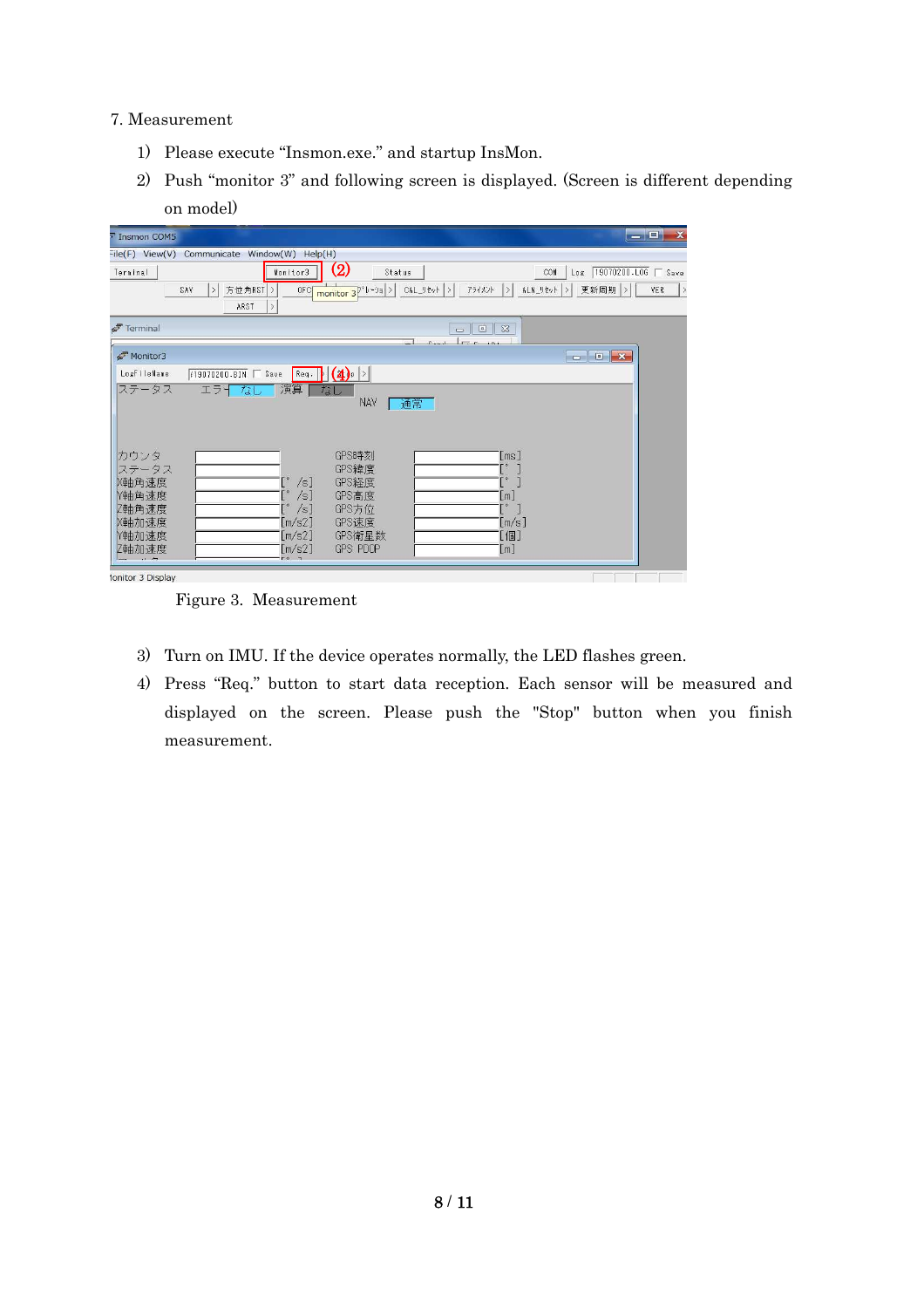#### 8. Frequency change

1) Press the ">" button to the right of the "Req" button.

| Tinsmon COM5 - [Monitor3]                                                                                                                                                                                                                                                                                                                   |
|---------------------------------------------------------------------------------------------------------------------------------------------------------------------------------------------------------------------------------------------------------------------------------------------------------------------------------------------|
| File(F) View(V) Communicate Window(W) Help(H)                                                                                                                                                                                                                                                                                               |
| Log 19070200.LOG   Save<br>Monitor3<br>COM<br>Terminal<br>Status                                                                                                                                                                                                                                                                            |
| OF C<br>キャリフ <sup>*</sup> レーショ > CAL_リセット ><br>方位角RST ><br>ALN_リセット ><br>更新周期 ><br>アライメント<br>VER<br>SAV<br>$  \rangle$<br>$\vert \rangle$<br>$\vert$ ><br>$\left  \right\rangle$                                                                                                                                                            |
| ARST<br>$\rightarrow$                                                                                                                                                                                                                                                                                                                       |
| $\text{Re}q$ $\left \frac{1}{2}\right  \left(\frac{q_1}{q_2}\right)$ $\left \frac{1}{2}\right $<br>LogFileName<br>F19070200.BIN Γ Save                                                                                                                                                                                                      |
| ステータス<br>演算「一<br>エラー<br>なし<br>NAV<br>通常                                                                                                                                                                                                                                                                                                     |
| GPS時刻<br>カウンタ<br>[ms]<br>$\bullet$<br>GPS緯度<br>ステータス<br>$\bullet$<br>X軸角速度<br>GPS経度<br>/s]<br>Y軸角速度<br>GPS高度<br>/s]<br>[m]<br>$\lceil$ $\rceil$<br>Z軸角速度<br>GPS方位<br>/s]<br>GPS速度<br>X軸加速度<br>[m/s2]<br>[m/s]<br>Y軸加速度<br>[m/s2]<br>GPS衛星数<br>[個]<br>Z軸加速度<br>[m/s2]<br>GPS PDOP<br>[m]<br>ロール角<br>J<br>$\bullet$<br>ピッチ角<br>Г°<br>1<br>方位角 |
| ready                                                                                                                                                                                                                                                                                                                                       |

- 2) Command Edit is displayed on the screen.
- 3) "Freq," in Figure 4 shows the current setting of frequency. Change the setting of frequency to be desired and press "send".

| <b>Command Edit</b> |      |           |
|---------------------|------|-----------|
| Title               | Req. | 0K        |
| Command             | BIN  | Cancel    |
| Freq.               | 200  | Send      |
|                     |      |           |
|                     |      |           |
|                     |      |           |
| Add Checksum        |      | ACK check |



Note: The frequency that can be received is the values obtained by dividing 200 by an integer. For example, 200, 100, 66, 50..., etc. If you input such as 150Hz, the value is automatically changed to 100Hz. 75Hz is automatically changed to 66Hz. In case of less than 1Hz, 0.5Hz, 0.2Hz, and 0.1Hz are available.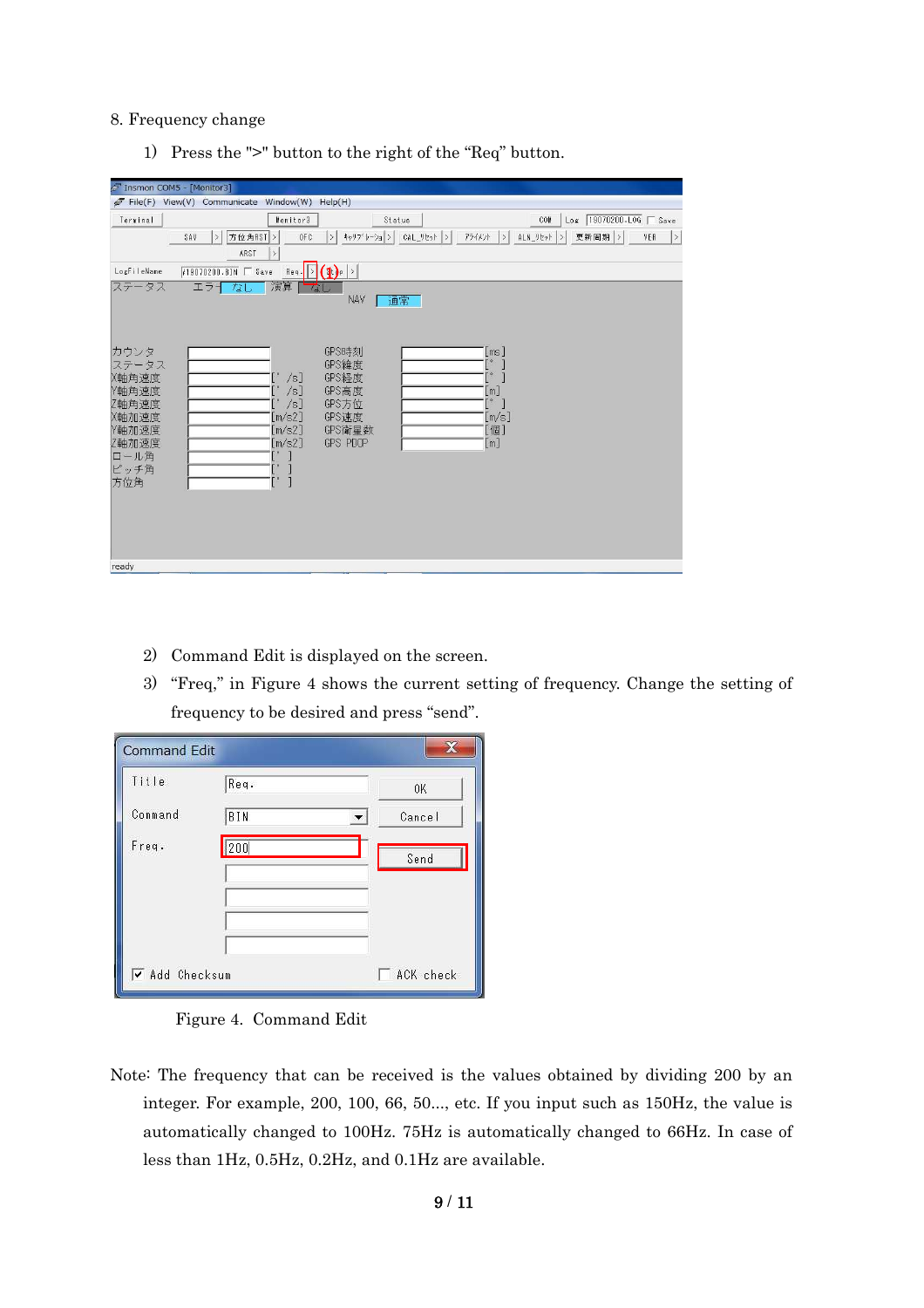### 9. Data save

- 1) Input the title of file and click the save checkbox. Only BIN file can be used.
- 2) Press the "Req." button and start data reception. Press "Stop" button when you finish measuring. The data is created in the same folder as the exe file.
- 3) After the data reception, you can convert a BIN file into csv file by Binary to Text Convert in File tab. You can also change the data conversion rate which initial setting 1.

| TInsmon COM5 - [Monitor3]                                                                  |                                                                                                  |                                                                          |                                                                                                 |
|--------------------------------------------------------------------------------------------|--------------------------------------------------------------------------------------------------|--------------------------------------------------------------------------|-------------------------------------------------------------------------------------------------|
| $\mathcal{F}$ File(F) View(V) Communicate Window(W) Help(H)                                |                                                                                                  |                                                                          |                                                                                                 |
| <b>Binary to Text Convert</b>                                                              | (b)itor3                                                                                         | Status                                                                   | Log 19070200.LOG   Save<br>COM                                                                  |
| Exit(X)                                                                                    | OF C                                                                                             | キャリフ <sup>*</sup> レーショ > CAL_リセット ><br>$\vert$                           | $ALN_1$ $J2_2$ $>$<br>更新周期 ><br>アライメント<br>VER<br>$\rightarrow$<br>$\rightarrow$                 |
| ARST                                                                                       | $\frac{1}{2}$                                                                                    |                                                                          |                                                                                                 |
| $419070200.81N$ $\nabla$ $\left($ $\Phi$<br>LogFileName                                    | $Req.$ $>$                                                                                       | $ $ Stop $ $ >                                                           |                                                                                                 |
| ステータス<br>エラーなし                                                                             | 演算「<br>なし                                                                                        | <b>NAV</b><br>通常                                                         |                                                                                                 |
| カウンタ<br>ステータス<br>X軸角速度<br>Y軸角速度<br>Z軸角速度<br>X軸加速度<br>Y軸加速度<br>Z軸加速度<br>ロール角<br>ピッチ角<br>方位角 | /s]<br>/s]<br>/s <sub>1</sub><br>[m/s2]<br>[m/s2]<br>[m/s2]<br>$\bullet$<br>$\bullet$<br>$[$ $]$ | GPS時刻<br>GPS緯度<br>GPS経度<br>GPS高度<br>GPS方位<br>GPS速度<br>GPS衛星数<br>GPS PDOP | $\lceil \mathsf{ms} \rceil$<br>$\cdot$<br>[m]<br>$\lceil \degree \rceil$<br>[m/s]<br>[個]<br>[m] |

| AU7684N1x00 TAG300N1x00 BIN¥19070200.BIN<br>Ref     | Convert                                               |
|-----------------------------------------------------|-------------------------------------------------------|
| C:¥Users¥p1 4019¥Desktop¥InsMon AU7684N1xC<br>Ref   | Cancel                                                |
| C:¥Users¥p1 401 9¥Desktop¥InsMon AU7684N1 xC<br>Ref |                                                       |
|                                                     |                                                       |
|                                                     | <b>Binary to Text Convert</b><br>Conversion situation |